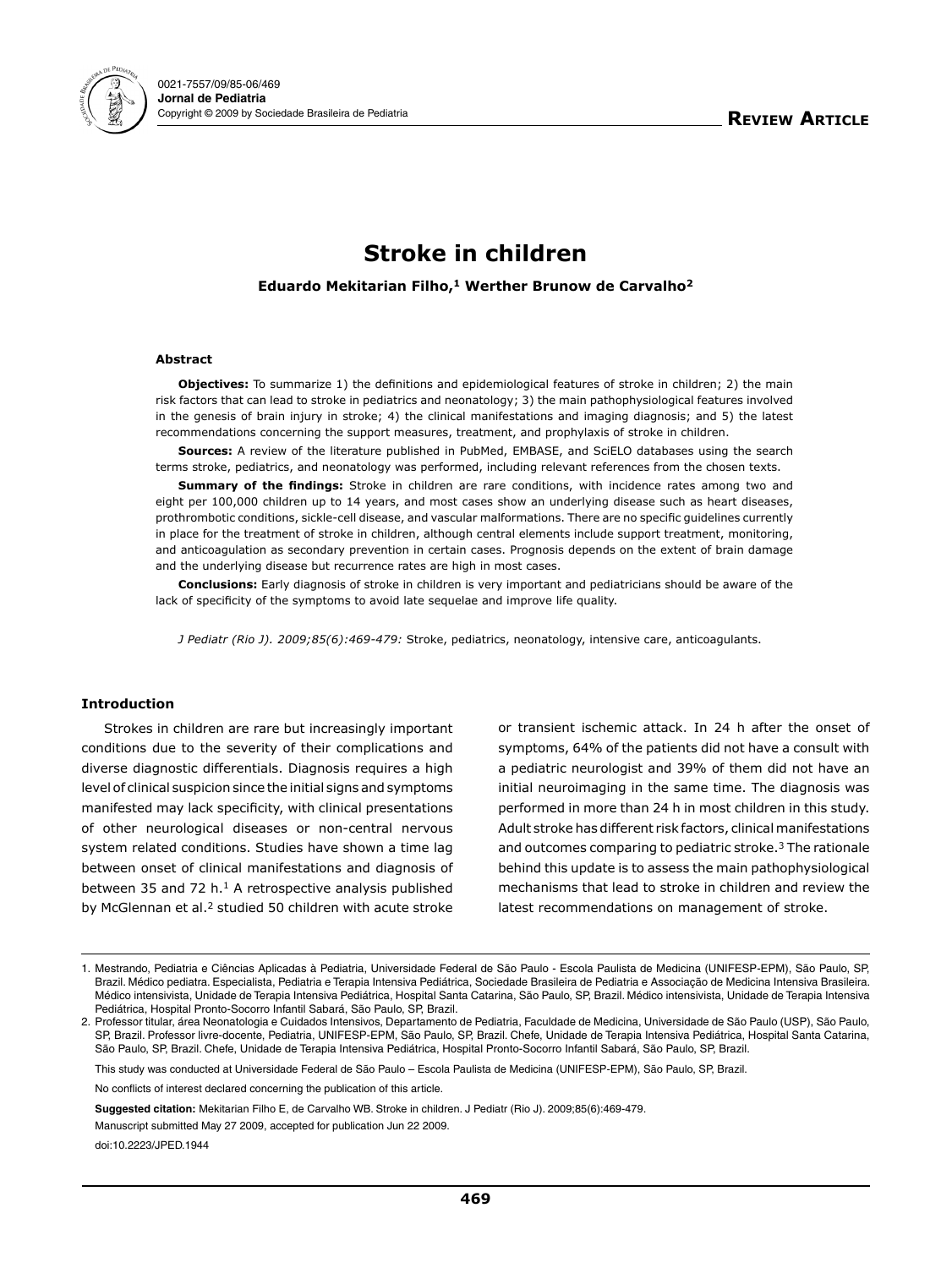## **Definitions**

A stroke is characterized by clinical and neurological manifestations of stroke, together with radiological evidence of ischemia or infarct in a given arterial territory (acute ischemic stroke, AIS), or hemorrhage (hemorrhagic stroke, HS).<sup>4</sup> Symptoms of stroke which last less than 24 h are called transient ischemic attacks.5 Strokes can be divided into neonatal strokes, which encompass pre-natal, perinatal (between 28 weeks' gestation and 7 days of life), and neonatal (first month of life) periods, and into nonneonatal or childhood strokes (beyond 1 month of age). Differentiating between pre-natal and perinatal conditions can be difficult, so some authors group these two periods into a single category.

#### **Epidemiological features**

The incidence of stroke in children ranges from two to eight per 100,000 up to 14 years per year, comprising similar proportions of AIS and HS.<sup>6</sup> Excluding the first year, this rate falls by 50%. American data show that 3,000 children are affected per year. Perinatal and neonatal strokes give an incidence of 10 to 18 in 100,000 live births, while studies have reported rates of up to 63/100,000.7 In view of its different clinical manifestations, its diverse causes and low suspicion for stroke in pediatrics, these data may underestimate the true incidence of stroke in this group. Stroke recurrence in children can reach 20%, and in the presence of multiple risk factors recurrence can be as high as 42%.8

A demographic survey conducted between 1979 and 1998 showed a significant decrease (58%) in death from stroke in children. This survey revealed higher risk of mortality in black children (after exclusion of sickle-cell cases), with a relative risk of 1.75, and in male children (relative risk of 1.21 excluding AIS).9

One of the first epidemiological findings from the International Pediatric Stroke Study found a male predominance in childhood AIS in all age groups studied.10 During the period of 4 years, 1,187 children with AIS or cerebral sinovenous thrombosis were studied in 30 centers located in 10 countries including all continents. In the neonatal period, 61% of the patients with AIS were boys  $(p = 0.011)$ ; in childhood, 59% were boys  $(p = 0.002)$ ; and in all ages, 60% were boys ( $p < 0.0001$ ), confirming a male predominance as described in former studies.

#### **Etiology and risk factors**

The risk factors for pediatric stroke are manifold and differ from those in adult stroke (including hypertension, atherosclerosis, smoking and obesity). The majority of AIS have underlying diseases such as sickle-cell and congenital or acquired cardiac diseases, whereas causes of HS include vascular malformations and trauma. Almost 30% of pediatric strokes and most newborn strokes have no evident risk factors.<sup>11</sup> The major causes of stroke in children are as follows:

- Cardiac disease congenital (aortic stenosis, defects in atrial or ventricular septum, aorta coarctation, patent ductus arteriosus) or acquired (arrhythmias, endocarditis, myocarditis, rheumatic disease, atrial myxoma);
- Hematological disease sickle-cell disease (SCD), leukemia or lymphomas, polycytemia, thrombocytosis;
- Coagulopathies deficiencies in protein S or C, vitamin K, antithrombin III, factors V Leiden, VII or XIII; lupic anticoagulant, oral birth control pills, pregnancy;
- Vasculitis post-infectious (meningitis, varicella, HIV, mycoplasma), immunomediated (Henoch-Schönlein purpura, systemic lupus erythematosus), post-radiation or chemotherapy, adverse reactions to medications;
- Vascular anomalies aneurysms, arteriovenous malformations, Moyamoya disease, arterial dissection;
- Venous infarcts cerebral sinovenous thrombosis, shock;
- Metabolic disorders mitochondrial encephalomyopathy, lactic acidosis and stroke-like episodes (MELAS syndrome), homocystinuria and mutation in the methyltetrahydrofolate reductase (MTHFR) gene, mitochondrial diseases, lipid anomalies;
- Vasospasm migraine, drug use (cocaine, glue);
- Trauma and other causes subdural and epidural hematomas, subarachnoid hemorrhage, spontaneous or traumatic dissection, dehydration, brain tumor.

Ganesan et al.12 published a study showing risk factors for recurrence of AIS in children. Their study found a recurrence rate of 37% within 1 to 11.5 years of the first stroke. Moyamoya disease and low birth weight were independent risk factors for recurrence in this group. Prothrombotic states were also risk factors. Other factors associated with radiological recurrence included previous transient ischemic attack, bilateral infarct, underlying diseases and leukocytosis.

## **Perinatal ischemic stroke**

Defined as a group of heterogeneous conditions with focal disruption of cerebral blood flow secondary to arterial or cerebral venous thrombosis or embolization, between 20 weeks of pregnancy through the 28th postnatal day, and confirmed by neuroimaging or neuropathological studies.13 Clinical manifestations in this group are even less specific, 14 the most common being seizures, apnea, and decreased level of consciousness. In the pediatric population, 25% of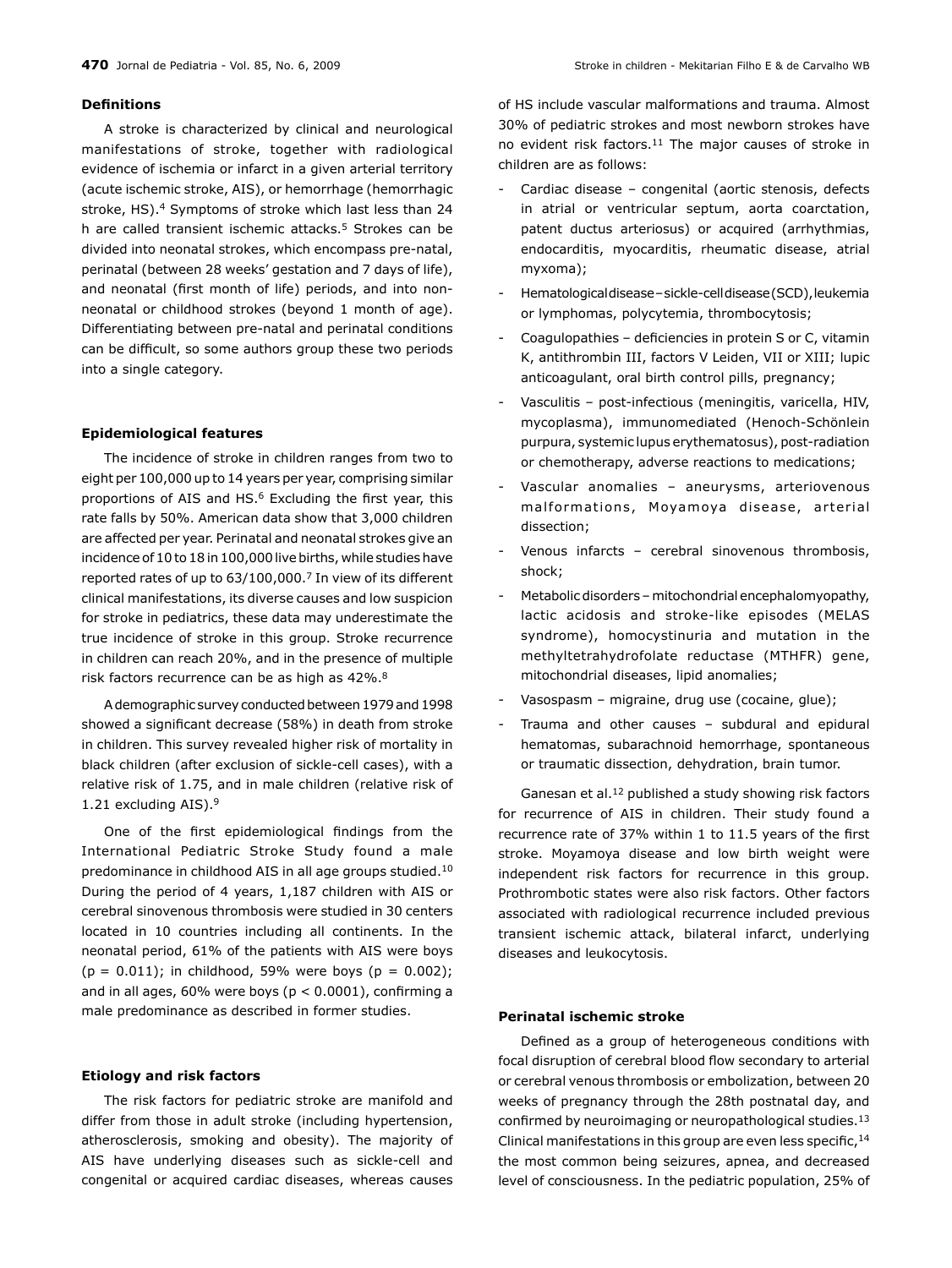AIS and 43% of sinovenous thrombosis events occur during the perinatal age.15

The main risk factors for perinatal stroke include maternal, placental, hematologic, and cardiac. Primiparity, infertility, preeclampsia and prolonged rupture of membranes are included as risk factors. Early in the neonatal age, manifestations of prothrombotic conditions may appear in 20 to 68% of neonates with AIS. Embolisms can be found in neonates with heart diseases.

In preterm newborns, intracranial hemorrhage, mainly in very preterm infants (less than 28 weeks of pregnancy), is the most common event observed. As the brain blood flow in the newborn is directly correlated to systemic blood pressure, hypotension can cause a decrease in brain blood flow and consequently lesion of the germinal matrix. The latter can be related to other situations such as rapidly saline infusion, pneumothorax or interstitial emphysema. Intracranial hemorrhage may occur in about 25% of newborns with birth weight between 501 and 750 g and about 12% with birth weight between 751 and 1,000 g.16

Pregnancy itself raises risk of thrombotic events, largely due to low levels of activated protein S and C.17 Intracranial hemorrhages in neonates may present no symptoms, even in moderate to severe hemorrhages because of the lack of specificity of the symptoms at this age.<sup>18</sup>

In spite of being a widely accepted measure for newborns, lack of administration of vitamin K may cause late hemorrhagic disease in infants aged between 2 and 12 weeks, with severe neurologic impairment. It is an alert and pediatricians should be aware of the recommended prophylaxis for the hemorrhagic disease of the newborn with 1 mg of intramuscular vitamin K.19

Strokes account for approximately 10% of the seizures during the neonatal age, and most often manifest as focal motor crises involving one extremity. These events are strongly associated with cognitive and/or motor sequelae during childhood, with some degree of compromise found in 28 to 58% of stroke cases. A retrospective analysis conducted by Golomb et al. which assessed follow-up in children diagnosed with perinatal stroke revealed that approximately 60% of these cases had developed epilepsy at 6 months of age. One third of these children resolved without the need for anticonvulsant therapy.20 Ohlweiler et al. found significant impairment in neurological development in neonates with HS analyzing muscle tone, reflexes, strength, and head control at 6 months of corrected age.21

In newborn infants with HS, care should be taken to maintain platelets at normal levels while replacing coagulation factors and vitamin K in specific cases when necessary. Hydrocephalus is common after hemorrhagic events and must be managed using ventricular drainage if persistent or high volume. In this age group, there are no recommendations for use of anticoagulants or thrombolysis in ischemic events due to lack of controlled studies.

## **Stroke and cardiac diseases**

Studies have shown a two- to three-fold higher prevalence of anatomic cardiac anomalies in stroke cases compared to the general population.22 Overall, heart disease may account for up to 1/3 of all AIS in children. Among congenital diseases, the cyanogenic ones with right-toleft shunts have the highest complication rates, including hypoxemia, polycytemia or cyanosis, and may evolve with cerebral ischemia in up to 4% of cases.

During the preoperative period, children with acute congenital diseases, hemodynamically stable or otherwise, are at high risk of compromised blood pressure and brain hypoperfusion23 due to reduced cerebral perfusion resulting from low cardiac index, arrhythmias or patent ductus arteriosus.

However, the highest risk occurs during the perioperative period, especially with extracorporeal membrane oxygenation (ECMO). Some degree of neurological dysfunction is observed in 25 to 45% of children undergoing ECMO,<sup>24</sup> stemming from three main factors: systemic inflammatory response syndrome, micro and macroemboli, and insufficient cerebral blood flow to supply the metabolic needs, such as during episodes of hypertension or cardiorespiratory arrest.25 The incidence of confirmed AIS in this situation ranges from 1 to 15%. The main conditions that cause brain injury are the systemic inflammation, microvasculopathy causing decreased cerebral blood flow, platelet aggregation through neutrophil activation and direct injury by oxygen free radicals through endothelial activation.

Chow et al.26 assessed risk factors associated with AIS occurrence post-ECMO, and found statistically significant correlations between patient age at time of surgery, total time on ECMO, and shorter preoperative activated partial thromboplastin time.

Other risk factors include marked hypothermia during ECMO which, despite its neuroprotective effect and reduced brain metabolic rate, has a series of deleterious effects; limited capacity to autoregulate cerebral blood flow during the surgical procedure due to fixed cardiac index, and finally constant shifts in blood pH during hypothermia which lead to alkalemia, with lower oxygen availability for tissues.

According to Miller et al., $27$  mild neuropsychomotor developmental delays to severe brain injury are observed in 23 to 60% of children.

Another factor for AIS in cardiac disease is bacterial endocarditis with septic embolisms. The incidence is not known in children but reports in adults have shown a 40% incidence of associated neurologic events. Studies have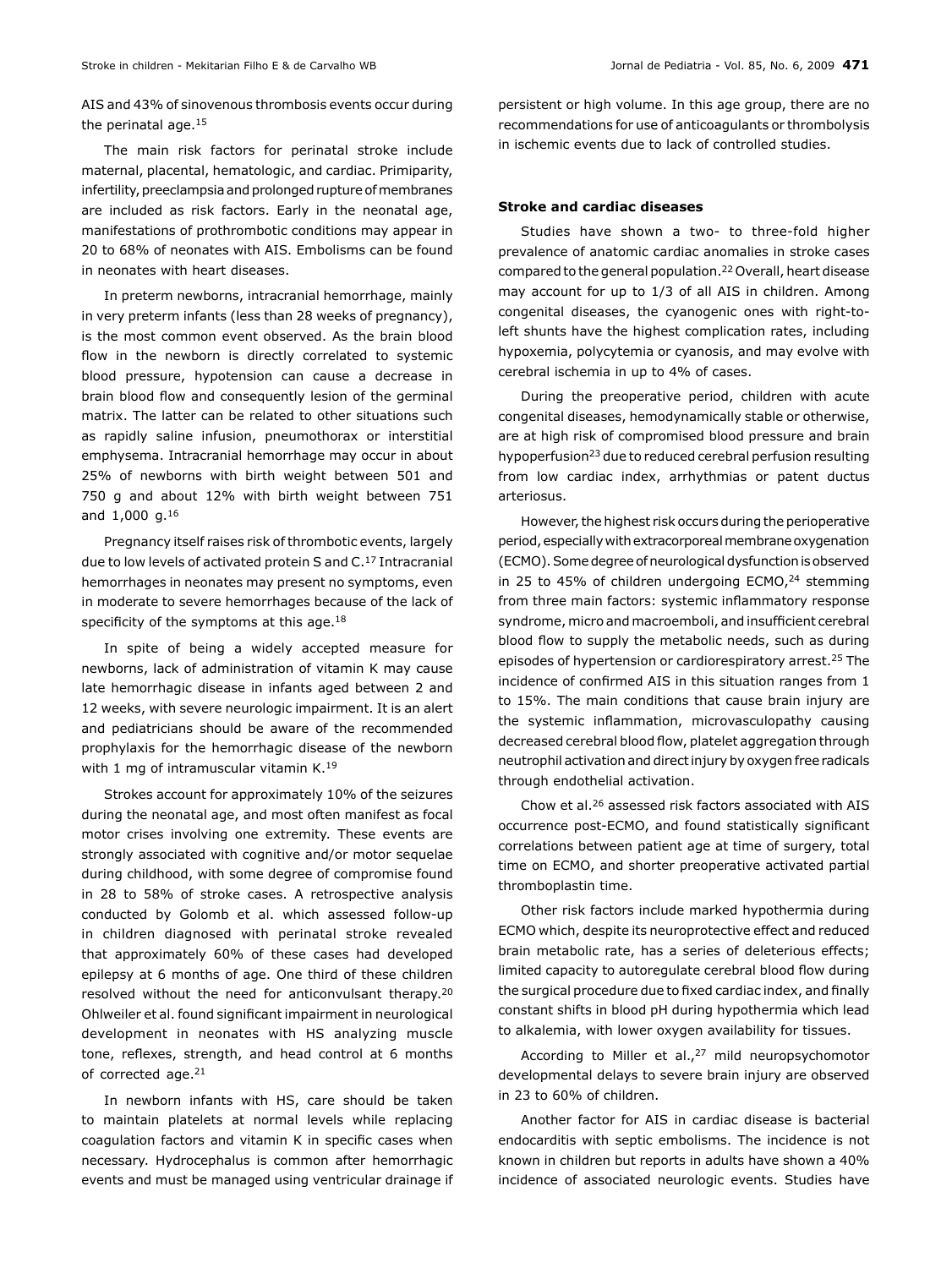described good prognosis in this high-risk group, with a lower probability of motor sequelae following treatment for endocarditis.28

## **Stroke and sickle-cell disease**

SCD is one of the leading risk factors for AIS, with incidence ranging according to age. The incidence is 0.13% in infants younger than 2 years, rising to 1% of cases into 2-5 years and is 0.79% within 6-9 years. AIS incidence in children with SCD may be up to 280 times higher than in the pediatric population.29 Considering findings of cerebral ischemia on magnetic nuclear resonance studies (MR), lesions are found in up to 22% of infant patients.30,31

Risk factors include previous transient ischemic events, high blood flow speed on transcranial Doppler, arterial hypertension, history of acute thoracic syndrome, low levels of hemoglobin, and high leukocyte count, with the latter being relevant in cases of HS in children with SCD.

Although vaso-occlusion of the microcirculation represents an important cause of morbidity in SCD, cerebrovascular disease manifests as vasculopathy of great vessels distal to the internal carotid artery, and in proximal sections of middle and anterior cerebral arteries. In the early 1980s, Gerald et al.<sup>32</sup> demonstrated that the lesions outlined above affected up to 80% of patients to some extent. These findings are corroborated by MR imaging that shows high percentages of distal occlusions of great vessels. The combination of arterial dilation and weak elastic support raises chances for HS.33,34

Major infarcts in the territory of the middle cerebral artery secondary to carotid lesions are also a common finding. Smaller lesions are also found involving the basal ganglia and white matter.

Over a 4-year period, two studies $35,36$  found high rates of stroke recurrence in children with SCD of nearly 30%.

Initial therapeutic measures for pediatric stroke are similar to those adopted in children with SCD, with special attention to correction of dehydration, hypoxemia and hypotension. Blood transfusions are indicated in acute cases of stroke to reduce levels of hemoglobin S to less than 30% while maintaining hemoglobin between 10 and 12.5  $g/dL$ .<sup>37</sup> In addition, the child must follow a regular transfusion program to reduce AIS secondary to SCD, with care concerning potential iron poisoning. Annual transcranial Doppler has also been recommended in children aged between 2 and 16 years (in cases of normal exams), with more frequent exams in the event of altered findings of arterial blood flow greater than 200 cm/s. A prevention rate of 90% in the occurrence of stroke has been described in asymptomatic children with high blood flows on Doppler exams and undergoing regular blood transfusion programs.38 Management without significant supporting evidence may be employed in refractory and/or recurrent cases including use of hydroxyurea (particularly in children not eligible for multiple transfusions), bone marrow transplant and revascularization surgery, mainly in patients with multiple lesions.

#### **Stroke and Moyamoya disease**

Moyamoya (a Japanese word for "puff of smoke" referring to the appearance of arterial collateral branches on angiography) disease is characterized by chronic, progressive stenosis of the intracranial distal portion of the internal carotid artery and less commonly by stenosis of the proximal portions of anterior, middle, basilar or posterior cerebral arteries. The disease is responsible for up to 6% of strokes in Western countries, but has greater incidence in oriental children affecting three in every 100,000 children per year, with a female-male ratio about 1:8. Two peaks of age at the onset of the symptoms are suggested – the first at 5 years of age and a lower peak at about 40 years old.<sup>39</sup>

Diagnosis requires stenosis involving the distal part of the bifurcation of the internal carotid artery and proximal portions of the middle and anterior cerebral arteries, the finding of arterial collateral branches and the characteristic of bilateral alterations. This definition remains controversial and in 2002 Sebire et al.<sup>40</sup> proposed that a finding of unilateral stenosis associated with typical collateral branches should also define the disease. The name Moyamoya disease is also given to the finding of these radiological features without presence of risk factors, while Moyamoya syndrome denotes the association of the features described in conjunction with factors such as SCD, neurofibromatosis or infections. Concerning Moyamoya syndrome, Dobson et al.41 carried out a retrospective analysis of 44 children with SCD, and the chances of recurrent AIS in those with Moyamoya syndrome over the long term was almost twice as high as in the group without these radiological features. From a histological standpoint, proliferation of the intima layer of arteries, fibrosis, and loss of elasticity lead to progressive arterial luminal obstruction.42

Junqueira et al.43 carried out a meta-analysis of patients with Down syndrome and Moyamoya disease. It was possible to conclude that mean age of onset of the symptoms was 2 to 7 years old, hemiparesis was the most frequent symptom in almost 78% of the patients and most of them presented with AIS (about 76%).

Little is known about the pathogenesis of the disease but there is evidence, from the fact that 7 to 12% of firstdegree oriental relatives harbor the disease, that genetic factors play an important role.

Children with Moyamoya disease can benefit from surgical revascularization, particularly those with progressive neurological symptoms or evidence of inadequate blood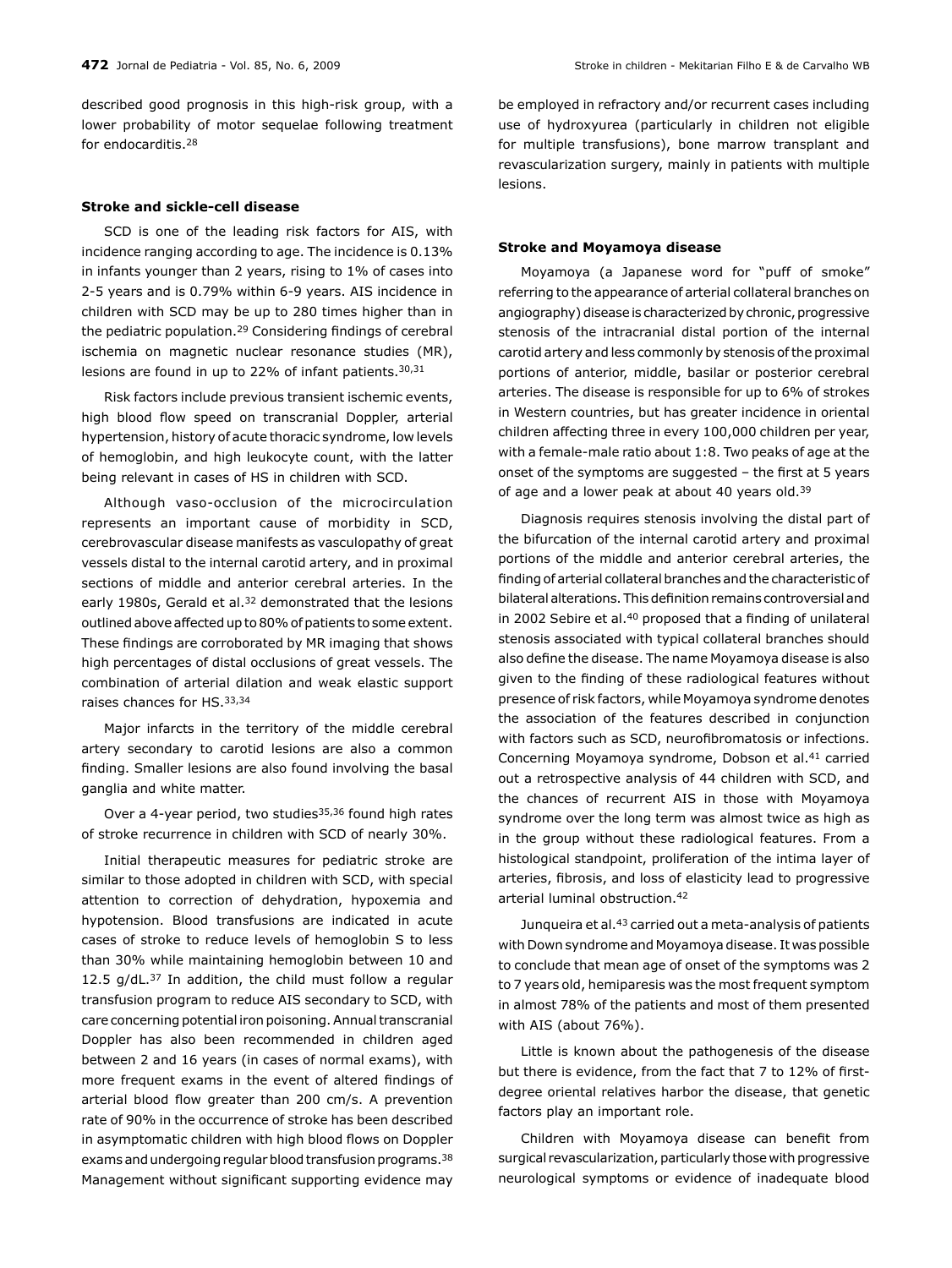flow and/or collateral circulation and in whom surgery is not contraindicated. Use of anticoagulants is not routinely recommended due to risk of hemorrhagic events.

Approximately 2/3 of the patients with the disease, when untreated, present recurrent AIS. Children can show some atypical symptoms such as syncope, paraparesis or involuntary movements, characteristically induced by hyperventilation. About 25% of the children with the disease have complaints of headache, even 1 year after revascularization surgery. Bleeding is a symptom more common in adults due to the rupture of dilated vessels or aneurysms, and may be present in about half of adult patients. Prognosis in this disease is related to the speed and extent of vascular occlusion, patterns of collateral circulation, age at onset of symptoms, degree of neurological deficit and size of ischemic brain area on imaging studies. Pediatric patients rarely develop AIS after surgery.

#### **Arteriopathy**

It is estimated that about 60% of previous healthy children have degrees of stenosis of some cerebral arteries when diagnosed with AIS. Excluding some known causes of arteriopathy such as arterial dissection or Moyamoya disease, many have a focal stenosis without known causes. These children are now diagnosed with focal cerebral arteriopathy of childhood (FCA), as defined by the International Pediatric Stroke Study. Amlie-Lefond et al.<sup>44</sup> found that 25% of children with AIS had FCA with predictors for this disease, such as age between 5 to 9 years, recent respiratory infections or SCD.

#### **Stroke and prothrombotic conditions**

Prothrombotic disease may be present in up to 50% of AIS. The main associated conditions are protein C or S, antithrombin III and plasminogen deficiencies, as well as factor V Leiden mutations, polymorphisms of methylenetetrahydrofolate dehydrogenase enzyme (major cause of homocystinuria), homocysteinemia and high levels of lipoprotein A. Children who are heterozygote for factor V Leiden mutation have a seven-fold higher risk of developing ischemic events.45,46

A systematic review47 published in 2002 shows that these laboratorial changes are present in a greater number of children with stroke than those without the disease, thereby justifying screening for thrombophilia in all children with first AIS.

## **Hemorrhagic stroke**

It encompasses both spontaneous intraparenchymatous hemorrhage and non-traumatic subarachnoid hemorrhage.<sup>48</sup> Retrospective analyses have identified the leading causes as presence of arteriovenous malformations, hematologic diseases (evolving with thrombocytopenia; hemophilia and other coagulopathies), brain tumors, cavernous hemangiomas, vasculopathy, and cerebral and systemic infections. With regard to intraparenchymatous hemorrhage, arteriovenous malformations can account for up to half of the cases observed. The incidence of HS in children is about 1.1 per 100,000 children, being almost 80% of cerebral hemorrhage and 20% of subarachnoid hemorrhage. Jordan et al.49 verified a cohort of 2.3 million children in a mean time of 3.5 years and found 116 cases of spontaneous HS. Thirteen per cent of these children had cerebral aneurysms and considering only subarachnoid hemorrhage almost 57% of the children affected had cerebral aneurysms, concluding that these malformations may account in large number in pediatric acute HS patients. In hematologic disorders, patients with immune thrombocytopenic purpura carry a 0.1 to 1% risk of developing a hemorrhagic event, this risk being directly proportionate to platelet count, as demonstrated by Butros et al.<sup>50</sup> in 2003. Approximately 71% of children described in this retrospective analysis had platelet counts less than 10,000/mm.

In 2003, Meyer-Heim et al.<sup>51</sup> reported the risk factors for HS including age (less than 3 years), score less than seven on the Glasgow coma scale, hemorrhage in the infratentorial region and underlying hemorrhagic disease.

In cases of HS, consultation with a neurosurgeon allied with imaging investigations using magnetic resonance angiography or conventional angiography are indispensible in achieving surgical management. Disturbances in coagulation and platelets should be readily treated. No sole therapeutic action used in isolation is efficacious in treating this patient group. Use of corticosteroids is not recommended based on clinical trials with adult patients with intraparenchymal hemorrhage; in addition, hyperglycemia may occur as a common side effect and is a marker of bad prognosis in patient outcome.

Advances in neurosurgical techniques and early diagnosis using imaging have substantially reduced the morbidity and mortality associated with pediatric HS. Studies have shown mortality to be high and variable, reaching rates of up to 54%, while significant neurological sequelae are seen in approximately 42% of child survivors.

## **Other causes of stroke in children**

Vasculitis in children mostly arises from infectious events and is hard to diagnose due to the low specificity of the diagnostic methods available. This diagnosis should be suspected in recurrent events or in those associated with fever, multifocal events, associated skins lesions, glomerulopathies or high values in inflammatory tests. Infections such as tuberculous meningitis, post-varicella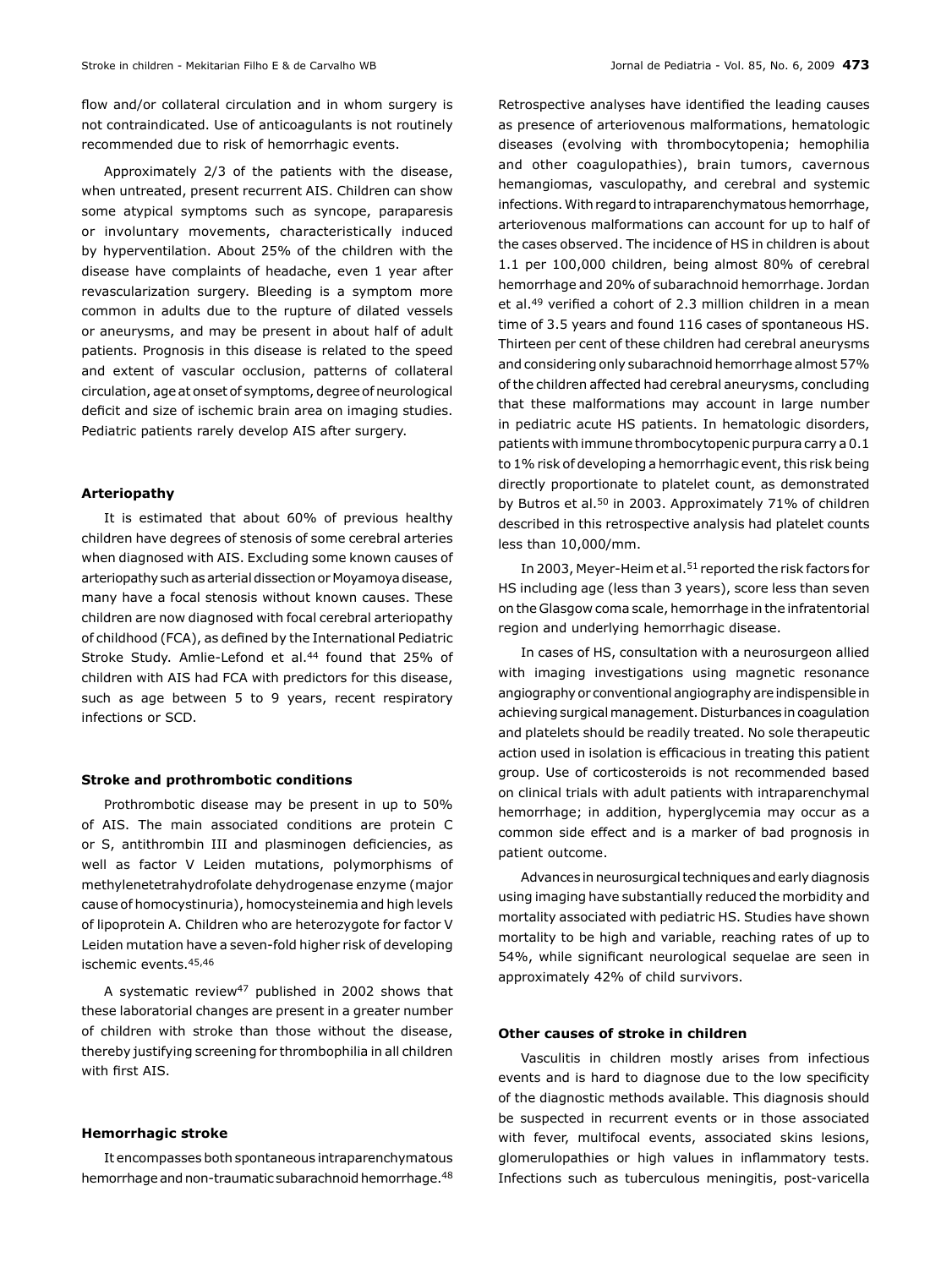encephalopathy, aspergillosis, fungal infections or by other virus such as HIV and Coxsackie may also be involved. Autoimmune vasculitis, as seen in children with systemic lupus erythematosus, may cause ischemic lesions through several mechanisms such as release of emboli due to endocarditis, presence of anti-phospholipid antibodies, and vasculopathy which is commonly associated with these pictures.

In children with varicella, the first year post-infection represents the high risk window for stroke occurrence. Inflammatory vasculopathy, probably following migration of the virus through the trigeminal nerve and cervical vasculature, is the mechanism associated with varicella.52 A large retrospective cohort study published by Donahue et al.53 was performed to identify the magnitude of new stroke cases after varicella vaccination. Almost 1,250,000 children were vaccinated and 203 new AIS diagnosis were made in the first year after vaccination. None of these cases occurred in the first 30 days after vaccination and multivariate analysis showed no association between encephalitis and varicella vaccination. Most of the cases had well known risk factors, such as cardiac diseases, vascular conditions and SCD.

Critically ill children were studied by Jordan et al.54 In this retrospective analysis, 93% of the patients admitted in the pediatric intensive care unit had at least one risk factor for AIS. In addition, critically ill children with stroke had 60 times more chances to die than non-critically ill children.

Sinovenous thrombosis of dura mater presents as a frequent manifestation of stroke during the neonatal age, usually with seizures and lethargy. Disjunctions and overlapping of cranial sutures during birth may affect cerebral sinus structures, thereby raising the risk of stroke. The majority of thromboses occur in the superior sagittal sinus with or without associated bilateral sinus thrombosis.55 The finding of perinatal asphyxia is also commonly concomitant with sinovenous thrombosis, and can represent a risk factor for this thrombosis. Coagulation disorders are found in up to 20% of newborn infants with sinovenous thrombosis.<sup>56,57</sup>

Patients diagnosed with migraine with aura may be at higher risk of AIS, particularly in early adolescence and in females using birth control pills. Other situations, such as hypertension, dyslipidemia, and diabetes mellitus in children, do not carry proven higher risk for stroke.58

### **Pathophysiological aspects**

Cerebral lesions stemming from ischemic or hemorrhagic injury are the product of highly complex mechanisms. Since brain tissue has a high metabolic requirement for oxygen and glucose, any interruption in circulation in the areas affected by vascular occlusion leads to depletion of metabolic substrates in a matter of minutes, a situation exacerbated by subsequent build up of toxic metabolites, energy deficits, and damage to affected cells.

Based on a review conducted in 2004, Mergenthaler et al.59 compiled a list of the main features involved in the genesis of brain injury. The most important is the penumbra zone, the area that surrounds the infarcted area and is affected by cell apoptosis and proinflammatory cytokines representing 50% of brain volume that goes on to infarct. Other aspects include cellular toxicity due to excitotoxic amino acids and oxygen free radicals leading to osmotic lysis of the neurons, tissue acidosis secondary to anaerobic metabolism causing neuronal malfunctioning, breakdown of blood-brain barrier induced by metalloproteinases and finally immunosuppression causing reduced lymphocytes and synthesis of interferon-gamma due to activation of the sympathetic autonomous nervous system.

## **Clinical findings**

The clinical manifestations of pediatric stroke are diverse and often non-specific. Children who present at least one of the following clinical characteristics should undergo compulsory screening for stroke: acute onset of focal neurological deficit of any duration; unexplained change in level of consciousness, particularly when associated with headache; seizures during the neonatal period, and in the post-operative period in children undergoing cardiac surgery.<sup>60</sup>

Seizures are the most common finding during the neonatal age and their presence early in diagnosis appears to predispose the child to later epilepsy in 8 to 12% of such cases.61 In fact, clinical changes, such as hemiparesis, are present in less than 25% of neonates with stroke.<sup>62</sup>

The finding of fontanel depression associated or otherwise with pulsatility along with head or cervical venous dilation should alert to the possibility of sinovenous thrombosis. Late appearance of hemiparesis is a common indicator of stroke occurrence in the neonatal period, generally occurring between 4 and 8 months of life.<sup>63</sup>

As age increases, symptomatology tends to more closely resemble that of adults. The most commonly described symptoms include hemiparesis, decreased level of consciousness and cranial nerve lesions. Case series involving children older than 1 month show a rate of hemiparesis ranging from 85 to 100%.64,65 Other symptoms include hemiplegia, monoparesis, dysphasia, headache, dizziness, and visual disturbances.

A review conducted in 2007 by Zimmer et al.<sup>66</sup> found similar proportions of children with seizures or focal deficits (45% per group) in infants younger than 1 year of age. In older children, however, focal deficits were seven times more frequent than seizures. A recent review performed by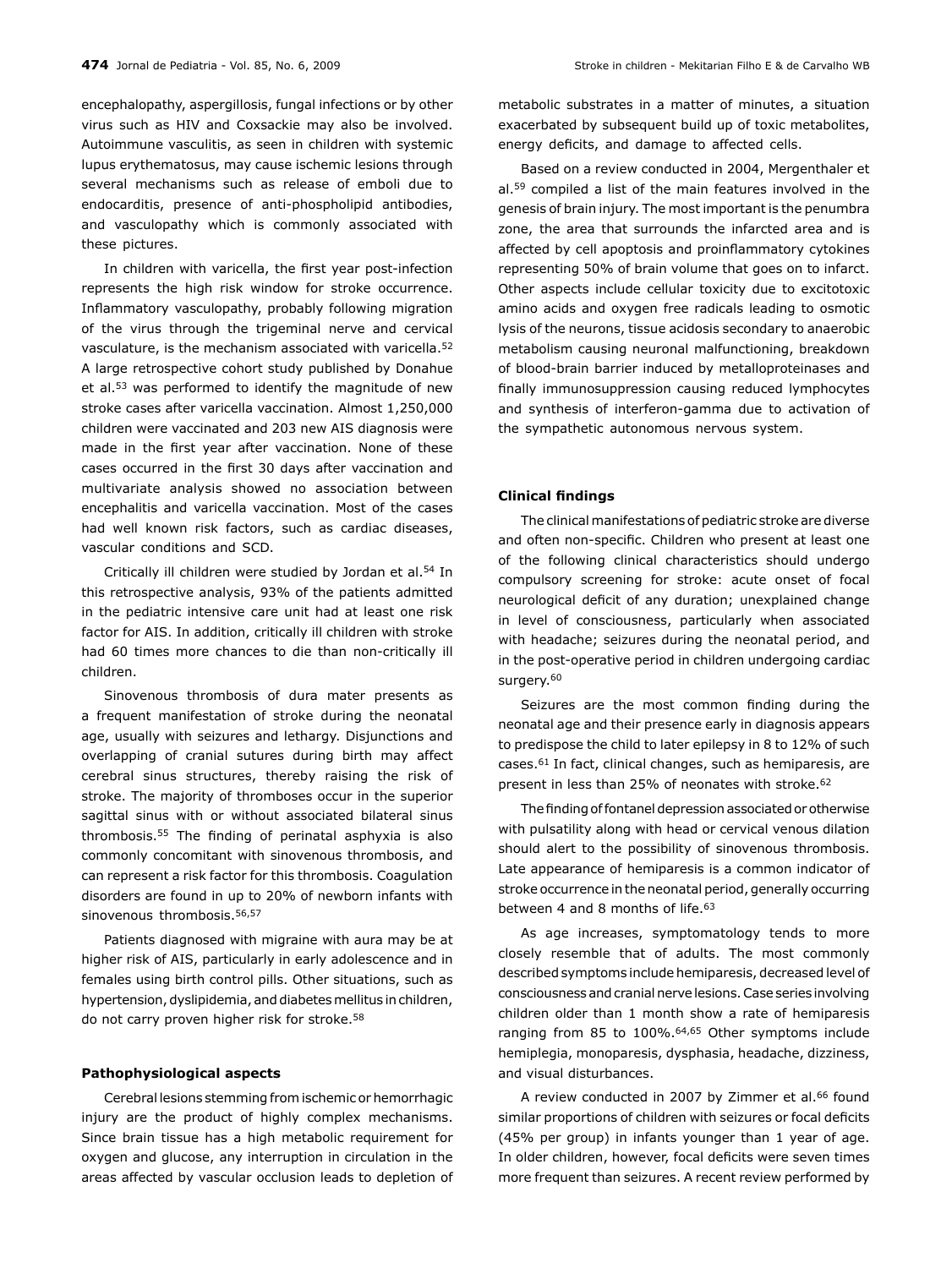Chadehumbe et al.67 showed that 58% of children with stroke presented seizures within 24 h of the onset of symptoms, with no differences found in the rate of seizures according to the subtype of the stroke.

Metabolic diseases such as MELAS syndrome are characterized by strokes with complete resolution of the neurologic symptoms, and events persisting after some years include sequelae, mainly visual.<sup>68</sup>

#### **Diagnostic imaging methods**

Diagnosing stroke in children can present technical challenges in ascertaining the degree and site of brain damage. Computed tomography (CT) of the brain is deemed by most authors the most suitable imaging method by virtue of its swiftness, practicality and availability, being able to clearly reveal hemorrhagic events and differentiate them from ischemic events. In addition, CT is less dependent on the patient's clinical stability, a factor which often contraindicates use of MR in initial stages of the disease.

Cranial ultrasound is useful in the neonatal period for assessing intraventricular and germinal matrix hemorrhage. This exam can also detect abnormalities in cerebral blood flow in children suspected of presenting extracranial arterial dissection. Gauzzi et al.<sup>69</sup> studied the use of the posterior fontanel in cranial ultrasound in intracranial hemorrhage in newborns. Usually, the anterior fontanel is most used but can miss occipital strokes and lesions in the occipital zone of the lateral ventricles. In this study almost 30% of mild hemorrhages were only diagnosed with the posterior fontanel ultrasound and other 30% of hemorrhages suspected by the anterior fontanel ultrasound were later confirmed with the posterior fontanel.

In children with SCD, use of transcranial Doppler provides valuable information on blood flow peak speed in terminal portions of the internal carotid artery or proximal portions of the middle cerebral artery, revealing higher risk of stroke at velocities exceeding 200 cm/s.70 However, studies have shown that lower speeds of around 128 cm/s also point to higher risk and the need to perform more in-depth imaging exams in such patients.<sup>71</sup>

A retrospective study by Steen et al.<sup>72</sup> found high rates of radiological changes in children with SCD. Radiological evidence of cerebral infarct was found in 35% of children studied, none of whom had previously been diagnosed with stroke. Moreover, occurrence of vascular lesions in children with hemoglobin SC patterns is 35% lower than in those with hemoglobin SS.

Magnetic resonance angiography is considered the gold standard for diagnosing not only brain lesions but also possible vascular obstruction and/or lesions which triggered the ischemic event. When performed early, this exam can detect the beginnings of cerebral infarcts before tomographic studies<sup>73</sup> and should always be indicated if confirmation of AIS has previously been made by any other imaging method. Cerebral digital angiography should always be considered when negative or conflicting findings are found on MR or when no radiological or laboratorial evidence is found for the cause of the stroke. The exam is also indicated in children with Moyamoya disease who are scheduled for revascularization surgery.<sup>74</sup> As described by Matta et al.75 in retrospective case series, almost 83% of children with AIS had obstruction of the middle cerebral artery, confirmed by other studies as the most commonly involved artery in childhood stroke.

Imaging exams can help reveal the etiology of the stroke based on the brain infarct pattern. Findings of multiple infarcts in different areas of arterial distribution are suggestive of thromboembolytic events, while occipital and parietal infarcts with areas of intersection between venous territories are common in MELAS syndrome. Finally, ischemic distribution between the irrigation territories of different cerebral arteries (frontier zones) is common in hypotensive events, whereas a pattern of small multifocal lesions, mainly in the transition between white and gray matter, suggests vasculitis.76

Conventional angiography is superior to other vascular imaging approaches such as tomographic angiography or resonance angiography for diseases such as vasculitis, intracerebral arterial dissections and aneurysms. It is important to be aware of the main risks inherent to angiography, which include use of iodine contrast with its nephrotoxicity and hypersensitivity risks, besides the need for arterial puncture with risks of vascular lesion, bleeding, and thromboembolism.

## **Other supplementary exams**

An echocardiogram may be helpful to diagnose patent foramen ovale; this abnormality can be up to four times greater in children with stroke with undetermined etiology than in the general population.77

Other causes of acute neurological deficit are included in the differential diagnosis of stroke such as seizures, trauma, migraine, ventricular obstruction in cases of hydrocephalus, brain abscess, metabolic diseases, reaction to drugs, meningitis, syncope and drug poisoning.

#### **Treatment**

No standard approach currently exists that pools evidence based on double-blind or randomized studies, or indicates specific recommendations for treating stroke cases in the pediatric population.78

The main initial approach is aimed at stabilizing the child from the time of admission to the emergency room up to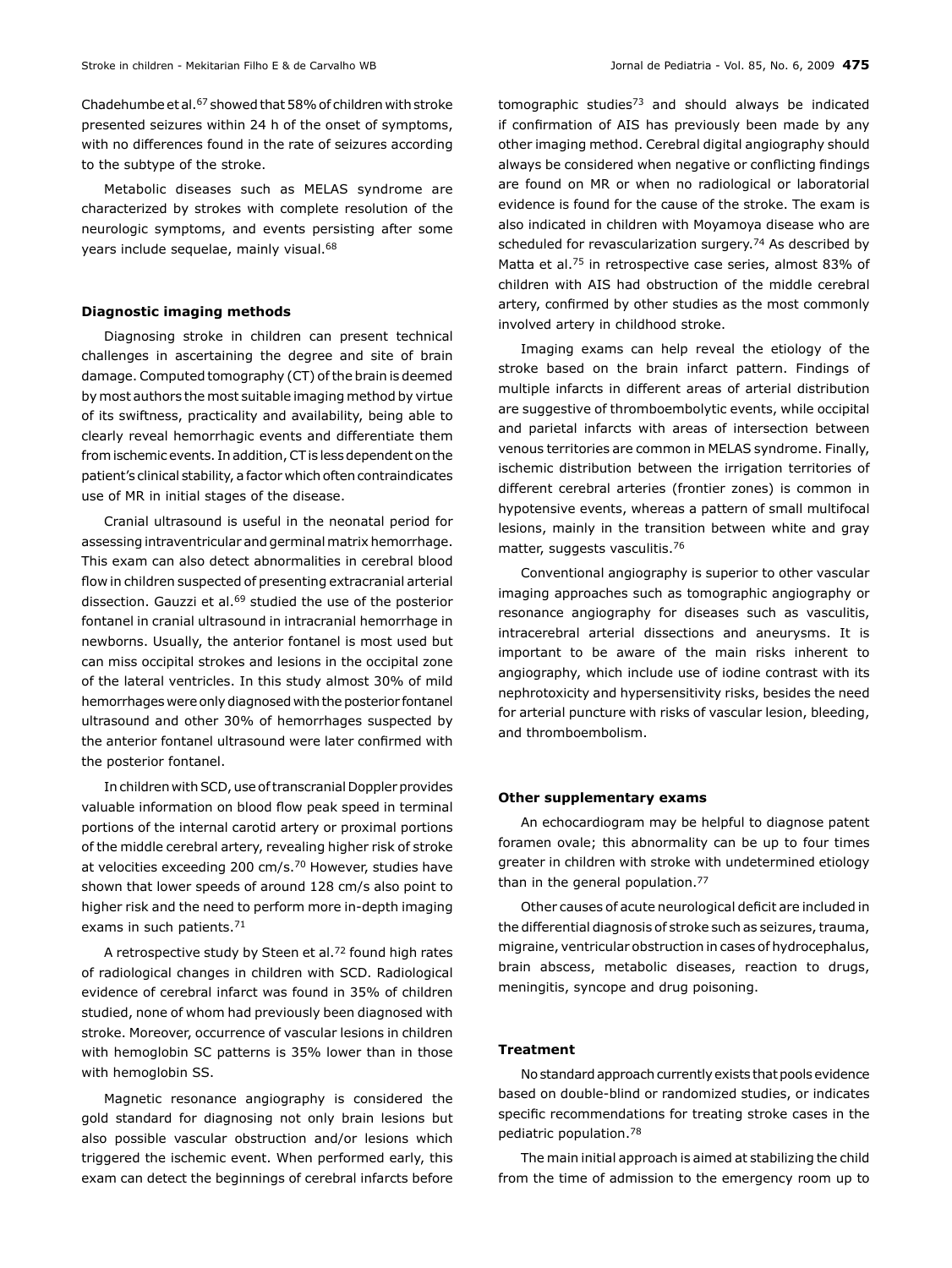treatment in intensive care. In contrast to adults, stroke in children seldom manifests as severe and acute systemic pictures requiring immediate resuscitation measures. However, ensuring permeability of the airways, supplying oxygenation with sufficient ventilation for hypoxemic children and providing adequate circulation are fundamental initial steps.

Metabolic, hydric and body temperature controls are of paramount importance. As described in Table 1, it is important to readily obtain blood samples in the emergency room for blood count, prothrombin and thrombin times and electrolytes – these disturbances may be early corrected. Since no pediatric studies attest the safety and efficacy of hypothermia as a clinical measure for reducing cerebral metabolic rate, its routine use cannot currently be indicated. Glycemic control in critically ill children also lacks specific protocols or controlled studies. Nonetheless, a large body of recent evidence points to the fact that hyperglycemia in critical children significantly raises morbidity and mortality in such patients.79 Dehydration and anemia are independent risk factors for occurrence of ischemic events, particularly thrombotic events during the neonatal period, and should thus be managed separately in all cases.

Body temperature control has a huge importance in patients with stroke. There are some explanations for the impact of fever in worsening brain injury after AIS: 1) increased levels of excitatory amino acids, free radicals and lactate; 2) breakdown of the blood-brain barrier;

and 3) impairment in enzymatic functioning and reduced cytoskeletal stability. Greer et al.<sup>80</sup> carried out a metaanalysis to find the effects of fever in acute stroke. Fever contributed with poor prognosis in stroke in almost all 39 studies, with an odds ratio of 1.5 for mortality, 1.3 for severe neurological deficit, 2.8 for higher intensive care unit length-of-stay and 3.2 for longer hospital stay.

#### **Anticoagulant and antiplatelet therapy**

The efficacy and safety of low-molecular weight heparin (LMWH) or unfractionated heparin (UFH) use has not yet been proven in pediatric patients, except for some case reports demonstrating safety in preventing thrombotic events after ischemic stroke.<sup>81</sup>

The anticoagulant therapy, either in the acute phase of stroke or for the chronic management, is one of the major issues described in the 2008 guidelines in Chest<sup>82</sup> and the American Heart Association (AHA).<sup>7</sup> In AIS, the Chest guidelines recommend use of UFH or LMWH or aspirin (1 mg/kg/day) until cardioembolic and dissection subtypes of stroke are excluded. The AHA recommendation addresses use of UFH or LMWH up to 1 week until the cause is determinate.83

When it comes to cardiac diseases as causes of stroke, the Chest guidelines recommend use of LMWH for over 6 weeks. Surgical repair of the cardiac disease is the main step according to the AHA.

| Table 1 -<br>Supplementary exams for diagnosing stroke in children |  |
|--------------------------------------------------------------------|--|
|--------------------------------------------------------------------|--|

| Exam                                                                         | <b>Comments</b>                                                                                                                                         |
|------------------------------------------------------------------------------|---------------------------------------------------------------------------------------------------------------------------------------------------------|
| Cardiac disease assessment: ECG, echocardiogram,<br>and thoracic radiography | Assessing source of embolisms, arrhythmias, and structural<br>abnormalities; lack specificity in the absence of clinical findings<br>of cardiac disease |
| Cell blood count                                                             | Non-specific findings for SCD, anemia, thrombocytopenia and<br>infectious diseases                                                                      |
| Coagulation tests                                                            | Assessment of congenital or acquired coagulation<br>(hepatic disease, anticoagulation monitoring)                                                       |
| Antinuclear factor                                                           | Initial triage to screen for systemic lupus erythematosus                                                                                               |
| Hemoglobin electrophoresis                                                   | SCD diagnosis                                                                                                                                           |
| Lumbar puncture                                                              | Detection of meningitis and/or encephalitis in children with<br>no clinical or radiologic signs of intracranial hypertension                            |
| Lipid profile                                                                | Assessment of additional risk factors                                                                                                                   |
| Hypercoagulability screening                                                 | Determines levels of Protein C and S, antithrombin III, lupic anticoagulant,<br>anticardiolipin, urinary homocysteine                                   |
| Arterial lactate and pyruvate                                                | Commonly high in MELAS disease                                                                                                                          |
| HIV test                                                                     | Known cause of stroke                                                                                                                                   |
| Toxicologic screening                                                        | In high-risk children                                                                                                                                   |
| Electrolytes, renal function, arterial blood gases<br>and other tests        | Clinical monitoring                                                                                                                                     |

ECG = electrocardiogram; HIV = human immunodeficiency virus; MELAS = mithochondrial encephalomyopathy, lactic acidosis and stroke-like episodes; SCD = sicklecell disease.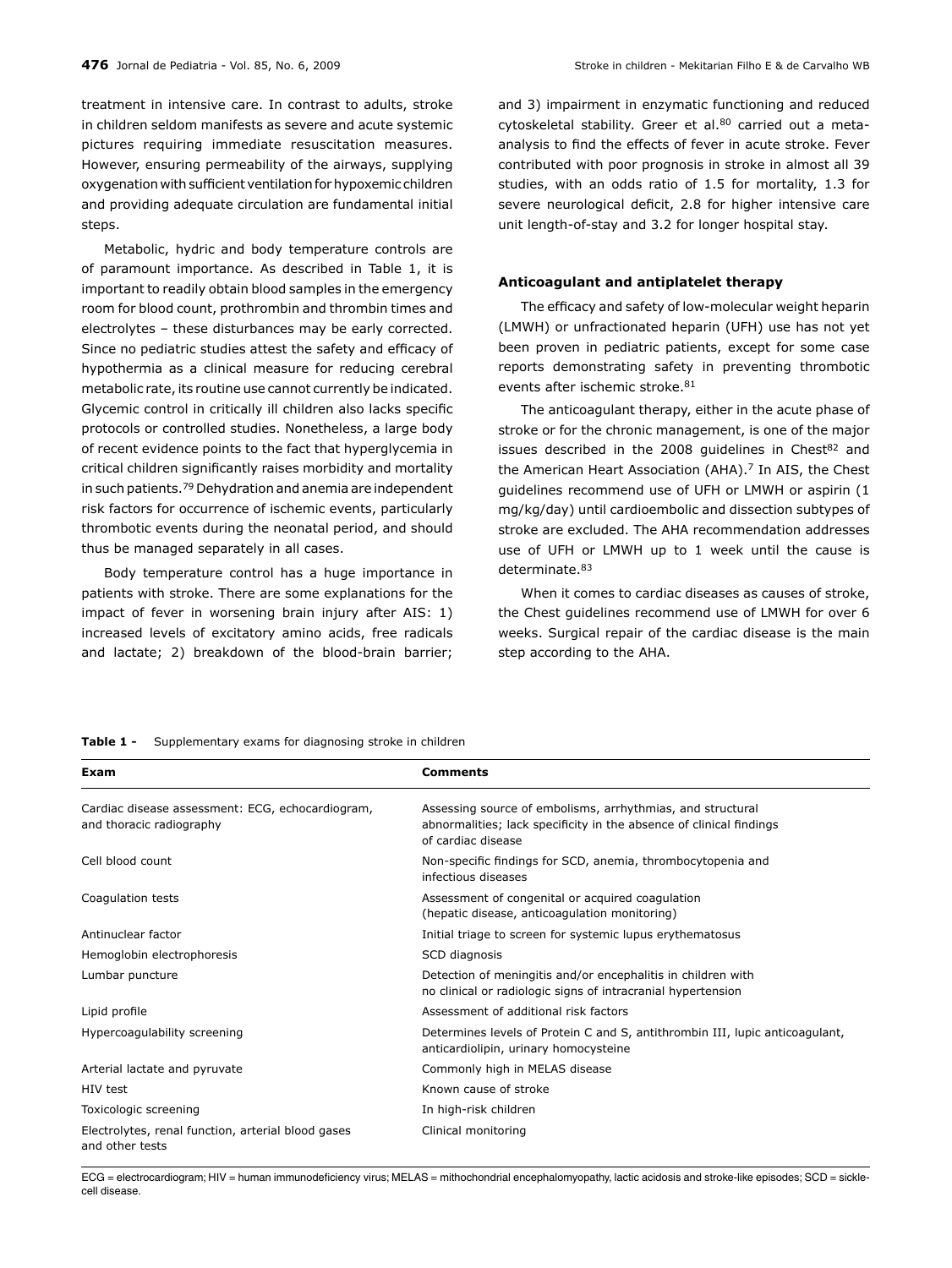As a secondary prevention, use of aspirin (1-5 mg/ kg/day) for over 2 years, once excluded dissection and cardioembolism, is recommend by the Chest guidelines; the same recommendation is given by the AHA statements.

A prospective cohort study published in 2001 by Sträater et al.<sup>84</sup> found no difference in recurrence of ischemic events over the long term between children who used LMWH and those on acetylsalicylic acid as secondary prophylaxis.

## **Thrombolysis in acute ischemic stroke**

Existing guidelines regarding management of stroke in adults cannot be applied to children since there are many age-related differences in the coagulation pathways, pathophysiology, and drug metabolism. Ganesan<sup>85</sup> identified three main factors that prevent extrapolating data from adult thrombolysis to children: 1) the diagnosis of ischemic stroke in children is usually delayed, as mentioned above; 2) the pathophysiology of pediatric stroke is not dominated by consequences of atheromatous diseases as in adults; and 3) the complete arterial occlusion in pediatric stroke is relatively rare, opposing the main indications of thrombolysis. The first pediatric trial had its guidelines recently published<sup>86</sup> (Thrombolysis in Pediatric Stroke, TIPS) and will comprise 30 international pediatric tertiary care institutions. The TIPS is a 5-year, prospective cohort study and will test the hypothesis that tissue plasminogen activator (tPA) can be given with safety in acute childhood stroke. This study is scheduled to begin this year.

Isolated case reports assessing safety and efficacy using thrombolysis in ischemic stroke in children are available in the literature. Arnold et al.<sup>87</sup> described two cases of ischemic stroke treated with urokinase, both of them with no etiological diagnosis and with poor neurologic outcome. There are also reports of diffuse hemorrhage in children due to alteplase use for extracerebral thrombolysis in up to 11% of cases.88,89

#### **Conclusions**

It is clear that the occurrence of pediatric stroke hinges on multifactorial etiology and is associated with the underlying disease in most cases. Diagnosis of stroke proves challenging, particularly in younger pediatric age groups, because symptoms are often unspecific in nature. Long-term neurologic sequelae and neuropsychomotor impairments are common, these being closely linked to the underlying disease and extent of cerebral lesions.<sup>90,91</sup> Recurrence rates are high, justifying early diagnosis and primary or secondary preventative measures to reduce these complications. No standard treatment schemes have yet been proposed for managing stroke in children, with the majority of data having been drawn from consensus by specialists or extrapolated from reports in the literature on adult patients. Increased training of pediatricians in early recognition of signs and symptoms can contribute to more timely diagnosis and reduced sequelae.

#### **References**

- 1. Gabis LV, Yangala R, Lenn NJ. [Time lag to diagnosis of stroke in](http://www.ncbi.nlm.nih.gov/pubmed/12415031) [children.](http://www.ncbi.nlm.nih.gov/pubmed/12415031) Pediatrics. 2002;110:924-8.
- 2. McGlennan C, Ganesan V. [Delays in investigation and management](http://www.ncbi.nlm.nih.gov/pubmed/18611205) [of acute arterial ischaemic stroke in children.](http://www.ncbi.nlm.nih.gov/pubmed/18611205) Dev Med Child Neurol. 2008;50:537-40.
- 3. Goodman S, Pavlakis S. [Pediatric and newborn stroke.](http://www.ncbi.nlm.nih.gov/pubmed/18990311) Curr Treat Options Neurol. 2008;10:431-9.
- 4. Bernard TJ, Goldenberg NA. [Pediatric arterial ischemic stroke.](http://www.ncbi.nlm.nih.gov/pubmed/18381089) Pediatr Clin North Am. 2008;55:323-38.
- 5. Molofsky WJ. [Managing stroke in children.](http://www.ncbi.nlm.nih.gov/pubmed/16722296) Pediatr Ann. 2006;35:379-84.
- 6. Jordan LC. [Assessment and treatment of stroke in children.](http://www.ncbi.nlm.nih.gov/pubmed/18990308) Curr Treat Options Neurol. 2008;10:399-409.
- 7. Roach ES, Golomb MR, Adams R, Biller J, Daniels S, Deveber G, et al. [Management of stroke in infants and children: a scientific](http://www.ncbi.nlm.nih.gov/pubmed/18635845) [statement from a Special Writing Group of the American Heart](http://www.ncbi.nlm.nih.gov/pubmed/18635845) [Association Stroke Council and the Council on Cardiovascular](http://www.ncbi.nlm.nih.gov/pubmed/18635845) [Disease in the Young.](http://www.ncbi.nlm.nih.gov/pubmed/18635845) Stroke. 2008;39:2644-91.
- 8. Lanthier S, Carmant L, David M, Larbrisseau A, de Veber G. [Stroke](http://www.ncbi.nlm.nih.gov/pubmed/10668698) [in children: the coexistence of multiple risk factors predicts poor](http://www.ncbi.nlm.nih.gov/pubmed/10668698) [outcome. Neurology. 2000;54:371-8.](http://www.ncbi.nlm.nih.gov/pubmed/10668698)
- 9. Fullerton HJ, Chetkovich MD, Wu YW, Smith WS, Johnston SC. [Deaths from stroke in US children, 1979 to 1998.](http://www.ncbi.nlm.nih.gov/pubmed/12105304) Neurology. 2002;59:34-9.
- 10. Golomb MR, Fullerton HJ, Nowak-Gottl U, deVeber G. [Male](http://www.ncbi.nlm.nih.gov/pubmed/18787197) [predominance in childhood ischemic stroke: findings from the](http://www.ncbi.nlm.nih.gov/pubmed/18787197) [International Pediatric Stroke Study.](http://www.ncbi.nlm.nih.gov/pubmed/18787197) Stroke. 2009;40:52-7.
- 11. Pavlakis SG, Levinson K. [Arterial ischemic stroke: common risk](http://www.ncbi.nlm.nih.gov/pubmed/19064805) [factors in newborns and children.](http://www.ncbi.nlm.nih.gov/pubmed/19064805) Stroke. 2009;40:S79-81.
- 12. Ganesan V, Prengler M, Wade A, Kirkham FJ. [Clinical and radiological](http://www.ncbi.nlm.nih.gov/pubmed/17075014) [recurrence after childhood arterial ischemic stroke.](http://www.ncbi.nlm.nih.gov/pubmed/17075014) Circulation. 2006;114:2170-7.
- 13. Kirton A, deVeber G. [Advances in perinatal ischemic stroke.](http://www.ncbi.nlm.nih.gov/pubmed/19218034) Pediatr Neurol. 2009;40:205-14.
- 14. Laugesaar R, Kolk A, Tomberg T, Metsvaht T, Lintrop M, Varendi H, et al. [Acutely and retrospectively diagnosed perinatal stroke:](http://www.ncbi.nlm.nih.gov/pubmed/17585082) [a population-based study.](http://www.ncbi.nlm.nih.gov/pubmed/17585082) Stroke. 2007;38:2234-40.
- 15. deVeber G. [Stroke and the child's brain: an overview of](http://www.ncbi.nlm.nih.gov/pubmed/11923625) [epidemiology, syndromes and risk factors.](http://www.ncbi.nlm.nih.gov/pubmed/11923625) Curr Opin Neurol. 2002;15:133-8.
- 16. Silveira RC, Procianoy RS. [Lesões isquêmicas cerebrais no recém](http://www.ncbi.nlm.nih.gov/pubmed/15809694)[nascido pré-termo de muito baixo peso.](http://www.ncbi.nlm.nih.gov/pubmed/15809694) J Pediatr (Rio J). 2005;81: S23-32.
- 17. Nelson KB, Lynch JK. [Stroke in newborn infants.](http://www.ncbi.nlm.nih.gov/pubmed/14980530) Lancet Neurol. 2004;3:150-8.
- 18. Gupta SN, Kechli AM, Kanamalla US. [Intracranial hemorrhage](http://www.ncbi.nlm.nih.gov/pubmed/19068247) [in term newborns: management and outcomes.](http://www.ncbi.nlm.nih.gov/pubmed/19068247) Pediatr Neurol. 2009;40:1-12.
- 19. Grillo E, Silva RJ, Filho JH. [Hemorragia intracraniana por deficiência](http://www.ncbi.nlm.nih.gov/pubmed/14647675) [de vitamina K em lactentes: relato de 2 casos.](http://www.ncbi.nlm.nih.gov/pubmed/14647675) J Pediatr (Rio J). 2000;76:233-6.
- 20. Golomb MR, Garg BP, Carvalho KS, Johnson CS, Williams LS. [Perinatal stroke and the risk of developing childhood epilepsy.](http://www.ncbi.nlm.nih.gov/pubmed/17889079) J Pediatr. 2007;151:409-13.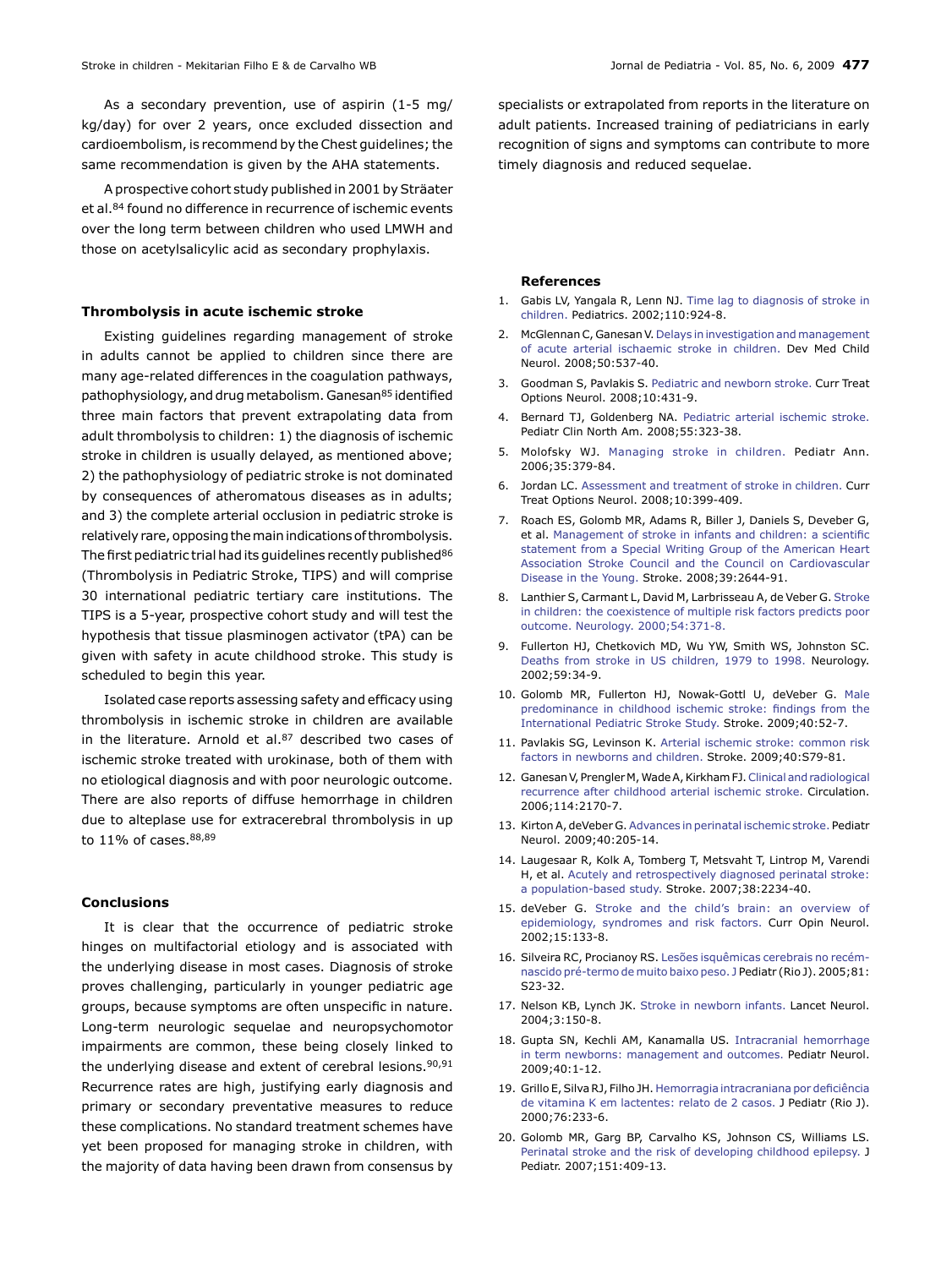- 21. Ohlweiller L, da Silva AR, Barros SV, Riesgo R, Rotta NT. [Influence](http://www.ncbi.nlm.nih.gov/pubmed/14762587) [of intracranial hemorrhage and neonatal seizures on the](http://www.ncbi.nlm.nih.gov/pubmed/14762587) [neurological and psychomotor development of premature infants](http://www.ncbi.nlm.nih.gov/pubmed/14762587) [at Hospital de Clínicas de Porto Alegre, Brazil.](http://www.ncbi.nlm.nih.gov/pubmed/14762587) Arq Neuropsiquiatr. 2003;61:902‑5.
- 22. Wu LA, Malouf JF, Dearani JA, Hagler DJ, Reeder GS, Petty G et al. [Patent foramen ovale in cryptogenic stroke: current understanding](http://www.ncbi.nlm.nih.gov/pubmed/15136302) [and management options.](http://www.ncbi.nlm.nih.gov/pubmed/15136302) Arch Intern Med. 2004;164:2502.
- 23. du Plessis AJ. [Mechanisms of brain injury during cardiac infant](http://www.ncbi.nlm.nih.gov/pubmed/10098228) [surgery.](http://www.ncbi.nlm.nih.gov/pubmed/10098228) Semin Pediatr Neurol. 1999;6:32-47.
- 24. Chan AK, deVeber G, Gruenwald C, Yager J, Massicotte MP. Cardiopulmonary bypass and arterial ischemic stroke in infants and children. Prog Pediatr Cardiol. 2005;21:117-21.
- 25. Hayashida M, Kin T, Tomioka R, Orii H, Sekiyama H, Usui H et al. [Cerebral ischaemia during cardiac surgery in children detected](http://www.ncbi.nlm.nih.gov/pubmed/15033888) [by combined monitoring of BIS and near-infrared spectroscopy.](http://www.ncbi.nlm.nih.gov/pubmed/15033888) Br J Anaesth. 2004;92:662-9.
- 26. Chow G, Koirala B, Armstrong D, McCrindle B, Bohn D, Edgell D et al. [Predictors of mortality and neurological morbidity in children](http://www.ncbi.nlm.nih.gov/pubmed/15200977) [undergoing extracorporeal life support for cardiac disease.](http://www.ncbi.nlm.nih.gov/pubmed/15200977) Eur J Cardiothorac Surg. 2004;26:38-43.
- 27. Miller SP, McQuillen PS, Vigneron D, Glidden DV, Barkovich J, Ferriero DM et al. [Preoperative brain injury in newborns with transposition](http://www.ncbi.nlm.nih.gov/pubmed/15111170) [of the great arteries.](http://www.ncbi.nlm.nih.gov/pubmed/15111170) Ann Thorac Surg. 2004;77:1698-706.
- 28. Venkatesan C, Wainwright MS. [Pediatric endocarditis and stroke: a](http://www.ncbi.nlm.nih.gov/pubmed/18358401) [single-center retrospective review of seven cases.](http://www.ncbi.nlm.nih.gov/pubmed/18358401) Pediatr Neurol. 2008;38:243-7.
- 29. Earley CJ, Kittner SJ, Feeser BR, Gardner J, Epstein A, Wozniak MA et al. [Stroke in children and sickle-cell disease: Baltimore-Washington](http://www.ncbi.nlm.nih.gov/pubmed/9674798) [Cooperative Young Stroke Study.](http://www.ncbi.nlm.nih.gov/pubmed/9674798) Neurology. 1998;51:169-76.
- 30. Adams RJ. [Stroke prevention and treatment in sickle cell disease.](http://www.ncbi.nlm.nih.gov/pubmed/11295986) Arch Neurol. 2001;58:565-8.
- 31. Moser FG, Miller ST, Bello JA, Pegelow CH, Zimmerman RA, Wang WC et al. [The spectrum of brain MR abnormalities in sickle-cell](http://www.ncbi.nlm.nih.gov/pubmed/8733975) [disease: a report from the Cooperative Study of Sickle-Cell Disease.](http://www.ncbi.nlm.nih.gov/pubmed/8733975) AJNR Am J Neuroradiol. 1996;17:965-72.
- 32. Gerald B, Sebes JI, Langston JW. [Cerebral infarction secondary to](http://www.ncbi.nlm.nih.gov/pubmed/6770633) [sickle cell disease: arteriographic findings.](http://www.ncbi.nlm.nih.gov/pubmed/6770633) AJR Am J Roentgenol. 1980;134:1209-12.
- 33. Suzuki J, Takaku A. Cerebrovascular "moyamoya" disease. [Disease](http://www.ncbi.nlm.nih.gov/pubmed/5775283)  [showing abnormal net-like vessels in the base of the brain.](http://www.ncbi.nlm.nih.gov/pubmed/5775283) Arch Neurol. 1969;20:288-99.
- 34. Angelo IL. Acidente vascular cerebral e outras complicações do Sistema Nervoso Central nas doenças falciformes. Rev Bras Hematol Hemoter. 2007;29:262-7.
- 35. Pegelow CH, Adams RJ, McKie V, Abboud M, Berman B, Miller ST et al. [Risk of recurrent stroke in patients with sickle-cell disease treated](http://www.ncbi.nlm.nih.gov/pubmed/7776091) [with erythrocyte transfusions.](http://www.ncbi.nlm.nih.gov/pubmed/7776091) J Pediatr. 1995;126:896‑9.
- 36. Scothorn DJ, Price C, Schwartz D, Terrill C, Buchanan GR, Shurney W et al. [Risk of recurrent stroke in children with sickle-cell disease](http://www.ncbi.nlm.nih.gov/pubmed/11953734) [receiving blood transfusion therapy for at least five years after](http://www.ncbi.nlm.nih.gov/pubmed/11953734) [initial stroke.](http://www.ncbi.nlm.nih.gov/pubmed/11953734) J Pediatr. 2002;140:348-54.
- 37. Platt OS. [Prevention and management of stroke in sickle cell anemia.](http://www.ncbi.nlm.nih.gov/pubmed/17124040) Hematology Am Soc Hematol Educ Program. 2006:54‑7.
- 38. Adams RJ, McKie VC, Hsu L, Files B, Vichinsky E, Pegelow C, et al. [Prevention of a first stroke by transfusions in children with](http://www.ncbi.nlm.nih.gov/pubmed/9647873) [sickle cell anemia and abnormal results on transcranial Doppler](http://www.ncbi.nlm.nih.gov/pubmed/9647873) [ultrasonography.](http://www.ncbi.nlm.nih.gov/pubmed/9647873) N Eng J Med. 1988;239:5-11.
- 39. Kuroda S, Houkin K. [Moyamoya disease: current concepts and](http://www.ncbi.nlm.nih.gov/pubmed/18940695) [future perspectives.](http://www.ncbi.nlm.nih.gov/pubmed/18940695) Lancet Neurol. 2008;7:1056-66.
- 40. Sebire G, Fullerton H, Riou E, deVeber G. [Toward the definition](http://www.ncbi.nlm.nih.gov/pubmed/15548922) [of cerebral arteriopathies of childhood.](http://www.ncbi.nlm.nih.gov/pubmed/15548922) Curr Opin Pediatr. 2004;16:617-22.
- 41. Dobson SR, Holden KR, Nietert PJ, Cure JK, Laver JH, Disco D, et al. [Moyamoya syndrome in childhood sickle cell disease: a](http://www.ncbi.nlm.nih.gov/pubmed/11964276) [predictive factor for recurrent cerebrovascular events.](http://www.ncbi.nlm.nih.gov/pubmed/11964276) Blood. 2002;99:3144-50.
- 42. Carlin TM, Chanmugam A. [Stroke in children.](http://www.ncbi.nlm.nih.gov/pubmed/12379967) Emerg Med Clin North Am. 2002;20:671-85.
- 43. Junqueira PA, Moura-Ribeiro MV. Moyamoya and Down syndrome: study conducted by meta-analysis. Arq Neuropsiquatr. 2002;60:274-80.
- 44. Amlie-Lefond C, Bernard TJ, Sébire G, Friedman NR, Heyer GL, Lerner NB, et al. [Predictors of cerebral arteriopathy in children](http://www.ncbi.nlm.nih.gov/pubmed/19255344) [with arterial ischemic stroke: results of the International Pediatric](http://www.ncbi.nlm.nih.gov/pubmed/19255344) [Stroke Study.](http://www.ncbi.nlm.nih.gov/pubmed/19255344) Circulation. 2009;119:1417-23.
- 45. Grabowski EF, Buonanno FS, Krishnamoorthy K. [Prothrombotic](http://www.ncbi.nlm.nih.gov/pubmed/17825681) [risk factors in the evaluation and management of perinatal stroke.](http://www.ncbi.nlm.nih.gov/pubmed/17825681) Semin Perinatol. 2007;31:243-9.
- 46. Carvalho KS, Garg BP. [Arterial strokes in children.](http://www.ncbi.nlm.nih.gov/pubmed/12616682) Neurol Clin. 2002;20:1079-100.
- 47. Haywood S, Liesner R, Pindora S, Ganesan V. [Thrombophilia and](http://www.ncbi.nlm.nih.gov/pubmed/15781933) [first arterial ischaemic stroke: a systematic review.](http://www.ncbi.nlm.nih.gov/pubmed/15781933) Arch Dis Child. 2005;90:402-5.
- 48. Jordan LC, Hillis AE. [Hemorrhagic stroke in children.](http://www.ncbi.nlm.nih.gov/pubmed/17275656) Pediatr Neurol. 2007;36:73-80.
- 49. Jordan LC, Johnston SC, Wu YW, Sidney S, Fullerton HJ. [The](http://www.ncbi.nlm.nih.gov/pubmed/19023102) [importance of cerebral aneurysms in childhood hemorrhagic](http://www.ncbi.nlm.nih.gov/pubmed/19023102) [stroke: a population based study.](http://www.ncbi.nlm.nih.gov/pubmed/19023102) Stroke. 2009;40:400-5.
- 50. Butros LJ, Bussel JB. [Intracranial hemorrhage in immune](http://www.ncbi.nlm.nih.gov/pubmed/12902925) [thrombocytopenic purpura: a retrospective analysis.](http://www.ncbi.nlm.nih.gov/pubmed/12902925) J Pediatr Hematol Oncol. 2003;25:660-4.
- 51. Meyer-Heim AD, Boltshauser E. [Spontaneous intracranial](http://www.ncbi.nlm.nih.gov/pubmed/12907276) [haemorrhage in children: aetiology, presentation and outcome.](http://www.ncbi.nlm.nih.gov/pubmed/12907276) Brain Dev. 2003;25:416-21.
- 52. Jordan LC. [Stroke in Childhood.](http://www.ncbi.nlm.nih.gov/pubmed/16534446) Neurologist. 2006;12:94-102.
- 53. Donahue JG, Kieke BA, Yih WK, Berger NR, McCauley JS, Baggs J, et al. [Varicella vaccination and ischemic stroke in children: is](http://www.ncbi.nlm.nih.gov/pubmed/19171574) [there an association](http://www.ncbi.nlm.nih.gov/pubmed/19171574)? Pediatrics. 2009;123:e228-34.
- 54. Jordan LC, van Beek JG, Gottesman RF, Kossoff EH, Johnston MV. [Ischemic stroke in children with critical illness: a poor prognostic](http://www.ncbi.nlm.nih.gov/pubmed/17437907) [sign.](http://www.ncbi.nlm.nih.gov/pubmed/17437907) Pediatr Neurol. 2007;36:244-6.
- 55. Lynch JK, Hirtz DG, DeVeber G, Nelson KB. [Report of the National](http://www.ncbi.nlm.nih.gov/pubmed/11773550) [Institute of Neurological Disorders and Stroke workshop on](http://www.ncbi.nlm.nih.gov/pubmed/11773550) [perinatal and childhood stroke.](http://www.ncbi.nlm.nih.gov/pubmed/11773550) Pediatrics. 2002;109:116-23.
- 56. deVeber G. [Stroke and the child's brain: an overview of](http://www.ncbi.nlm.nih.gov/pubmed/11923625) [epidemiology, syndromes and risk factors.](http://www.ncbi.nlm.nih.gov/pubmed/11923625) Curr Opin Neurol. 2002;15:133-8.
- 57. deVeber G, Andrew M, Adams C, Bjornson B, Booth F, Buckley DJ, et al. [Cerebral sinovenous thrombosis in children.](http://www.ncbi.nlm.nih.gov/pubmed/11496852) N Engl J Med. 2001;345:417-23.
- 58. Kirkham FJ, Prengler M, Hewes DK, Ganesan V. [Risk factors](http://www.ncbi.nlm.nih.gov/pubmed/10830196) [for arterial ischemic stroke in children.](http://www.ncbi.nlm.nih.gov/pubmed/10830196) J Child Neurol. 2000;15:299‑307.
- 59. Mergenthaler P, Dirnagl U, Meisel A. [Pathophysiology of stroke:](http://www.ncbi.nlm.nih.gov/pubmed/15554412) [lessons from animal models.](http://www.ncbi.nlm.nih.gov/pubmed/15554412) Metab Brain Dis. 2004;19:151-67.
- 60. Härtel C, Schilling S, Sperner J, Thyen U. [The clinical outcomes](http://www.ncbi.nlm.nih.gov/pubmed/15257679) [of neonatal and childhood stroke: review of the literature and](http://www.ncbi.nlm.nih.gov/pubmed/15257679) [implications for future research.](http://www.ncbi.nlm.nih.gov/pubmed/15257679) Eur J Neurol. 2004;11:431-8.
- 61. Kirton A, deVeber G. [Cerebral palsy secondary to perinatal ischemic](http://www.ncbi.nlm.nih.gov/pubmed/16765730) [stroke.](http://www.ncbi.nlm.nih.gov/pubmed/16765730) Clin Perinatol. 2006;33:367-86.
- 62. Golomb MR, MacGregor DL, Domi T, Armstrong DC, McCrindle BW, Mayank S, et al. [Presumed pre- or perinatal arterial ischemic](http://www.ncbi.nlm.nih.gov/pubmed/11506398) [stroke: risk factors and outcomes.](http://www.ncbi.nlm.nih.gov/pubmed/11506398) Ann Neurol. 2001;50:163-8.
- 63. Shi KL, Wang JJ, Li JW, Jiang LQ, Mix E, Fang F, et al. [Arterial](http://www.ncbi.nlm.nih.gov/pubmed/18279753) [ischemic stroke: experience in Chinese children.](http://www.ncbi.nlm.nih.gov/pubmed/18279753) Pediatr Neurol. 2008;38:186-90.
- 64. Rotta NT, da Silva AR, da Silva FL, Ohlweiler L, Belarmino E Jr, Fonteles VR, et al. [Cerebrovascular disease in pediatric patients.](http://www.ncbi.nlm.nih.gov/pubmed/12563387) Arq Neuropsiquiatr. 2002;60:959-63.
- 65. Ranzan J, Rotta NT. [Ischemic stroke in children: a study of](http://www.ncbi.nlm.nih.gov/pubmed/15334219) [associated alterations.](http://www.ncbi.nlm.nih.gov/pubmed/15334219) Arq Neuropsiquiatr. 2004;62:618-25.
- 66. Zimmer JA, Garg BP, Williams LS, Golomb MR. [Age-related variation](http://www.ncbi.nlm.nih.gov/pubmed/17765804) [in presenting signs of childhood arterial ischemic stroke.](http://www.ncbi.nlm.nih.gov/pubmed/17765804) Pediatr Neurol. 2007;37:171-5.